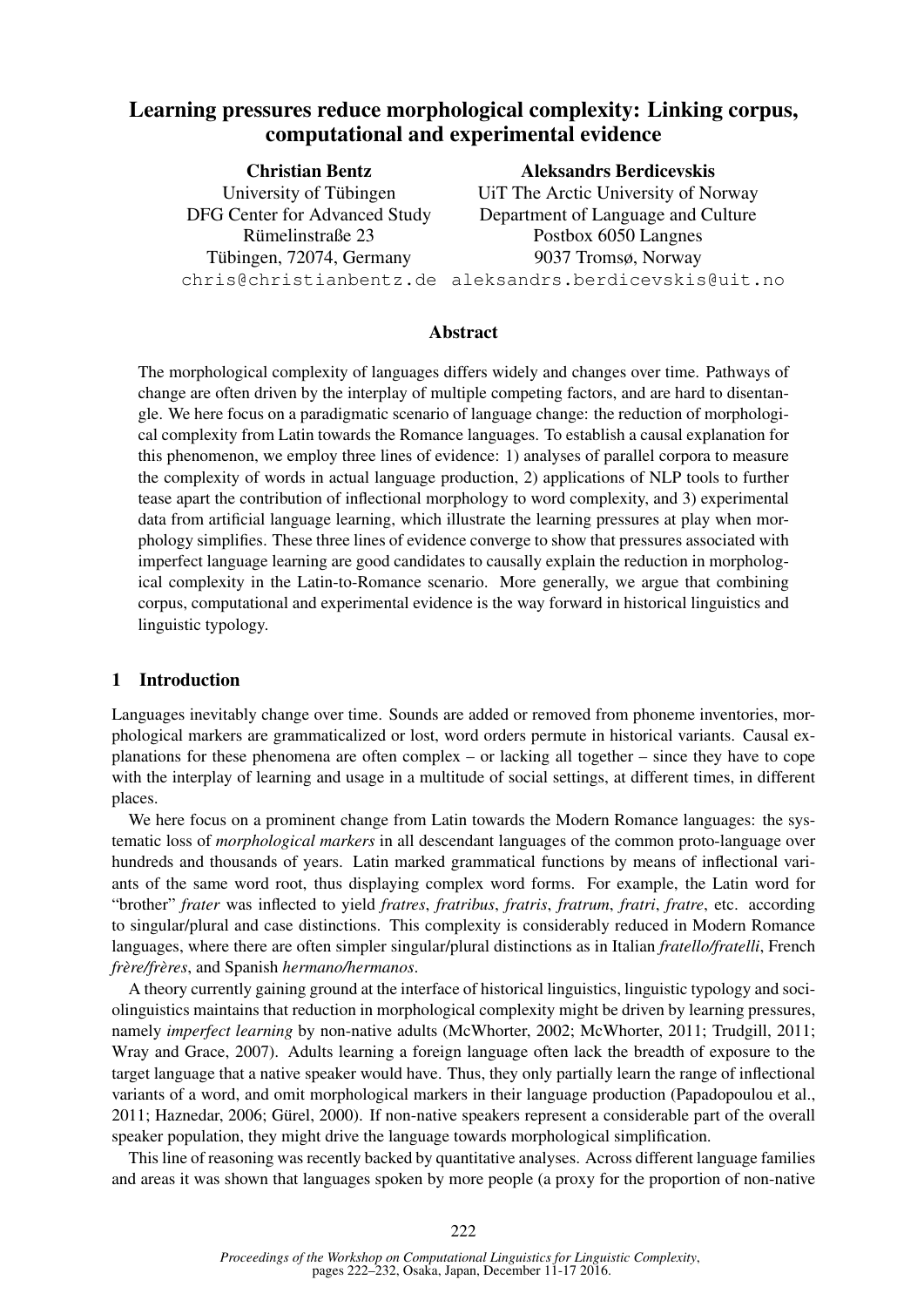speakers) tend to have lower morphological complexity (Lupyan and Dale, 2010), that languages with more non-native speakers have less complex morphological case marking (Bentz and Winter, 2013), and that languages with more non-native speakers have fewer word forms more generally (Bentz et al., 2015).

Our hypothesis is that imperfect language learning might also explain the loss of inflections from Classical Latin towards the Romance languages. These formed as the Roman empire expanded into the European continent, and later evolved into modern day Romance languages. In the process of expansion, Vulgar Latin varieties must have "recruited" considerable numbers of non-native speakers, which might have reduced the range of word forms in usage across the whole population of speakers (Herman, 2000; Bentz and Christiansen, 2010; Bentz and Christiansen, 2013). Over several generations, this mechanism can lead to considerable loss of morphological marking. We here present three lines of evidence to give such language change hypotheses an empirical and quantitative foundation.

- 1. A growing number of *diachronic and synchronic corpora* (see Cysouw & Walchli (2007)) are avail- ¨ able to measure patterns of change, rather than using single, isolated examples. Typological analyses based on corpora have the advantage of reflecting actual language production and usage, rather than expert judgement only. They are reproducible and transparent. In line with a range of earlier studies (Juola, 1998; Milin et al., 2009; Moscoso del Prado, 2011; Bentz et al., accepted; Ehret and Szmrecsanyi, 2016; Wälchli, 2012; Wälchli, 2014), we here apply corpus-based methods to measure morphological complexity.
- 2. NLP tools allow us to automatically and efficiently analyze large collections of texts. This is here illustrated with *lemmatization*, i.e. neutralization of inflected word forms to their base forms, also called *lemmas*. Thus we can tease apart the effect of inflections from other factors influencing the complexity of words.
- 3. Psycholinguistic experiments elicit the learning pressures that drive language change. So-called *iterated learning* experiments are particularly helpful to understand multiple factors shaping information encoding strategies in artificial languages (Kirby et al., 2008; Kirby et al., 2015). We here reanalyse data gathered in an artificial language learning experiment where inflectional marking is transmitted over several generations of "normal" and "imperfect" learners (Berdicevskis and Semenuks, forthcoming).

We would argue more generally that an integration of corpus, computational and experimental evidence is a valid strategy for understanding changes in any other set of languages and their phonological, morphological and syntactic features.

# 2 Methods

# 2.1 Corpora

To control for constant content across languages, we use two sets of parallel texts: 1) the *Parallel Bible* Corpus (PBC) (Mayer and Cysouw, 2014),<sup>1</sup> and 2) the *Universal Declaration of Human Rights* (UDHR) in unicode.<sup>2</sup> Details about the corpora can be seen in Table 1. The general advantage of the PBC is that it is bigger in terms of numbers of word tokens per language (ca. 280K), compared to the UDHR (ca. 1.8K). They represent two different registers: religious writing and transcribed speeches. This is important to ensure that the trends observed extrapolate to different text types. In our analyses, we focus on the Romance languages available in these corpora.

# 2.2 Estimating the Complexity of Words

We apply an information-theoretic measure of word complexity. Imagine a language that repeats the same word over and over again. This language is maximally redundant, each instance (token) of the same word (type) does essentially not store any information, hence this language has minimum word

<sup>1</sup>Last accessed on 09/03/2016

<sup>2</sup> http://unicode.org/udhr/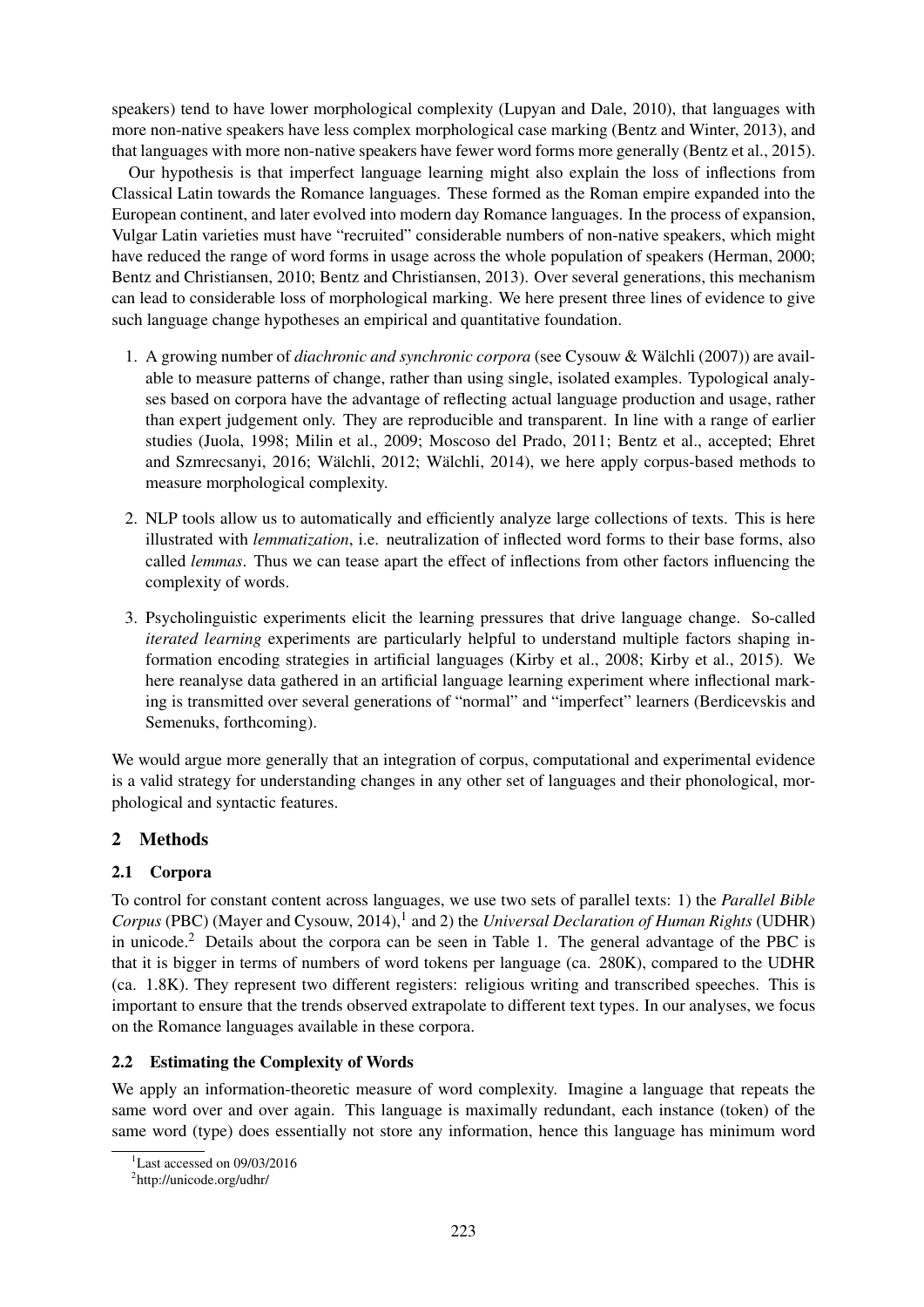| <b>Parallel Corpus</b> | Size           | $\varnothing$ Size | <b>Texts</b> | Lang. |
|------------------------|----------------|--------------------|--------------|-------|
| PBC-                   | $\approx 420M$ | $\approx 280K$     | 1471         | 1083  |
| <b>UDHR</b>            | $\approx 650K$ | $\approx 1.8K$     | 356          | 333   |

Table 1: Information on the parallel corpora used.

complexity. In contrast, a language with an infinite number of different words, expressing an infinite number of concepts, packs a lot of information into words, i.e. has maximum word complexity. Natural languages range in between these extremes (Bentz et al., 2015), displaying a variety of distributions of word tokens over word types. Such differences in type-token distributions can be measured by calculating their entropies. The classic Shannon entropy (Shannon and Weaver, 1949) is defined as

$$
H = -K \sum_{i=1}^{r} p_i \log_2(p_i).
$$
 (1)

Where K is a positive constant determining the unit of measurement (which is bits for  $K=1$  and log to the base 2),  $r$  is the number of ranks (or different word types) in a word frequency distribution, and  $p_i$  is the probability of occurrence of a word of  $i^{th}$  rank.

According to the maximum likelihood account, the probability  $p_i$  is simply the frequency of a type divided by the overall number of tokens in a text. However, it has been shown that this method underestimates the entropy, especially for small texts (Hausser and Strimmer, 2009). To estimate entropies reliably, the *James-Stein shrinkage* estimator (Hausser and Strimmer, 2009) is used here instead. According to this approach the estimated probability per type is

$$
\hat{p}_i^{shrink} = \lambda \hat{p}_i^{target} + (1 - \lambda)\hat{p}_i^{ML},\tag{2}
$$

where  $\lambda \in [0, 1]$  is the shrinkage intensity and  $\hat{p}_i^{target}$  $i_i^{target}$  is the so-called "shrinkage target". Hausser & Strimmer (2009) suggest to use the maximum entropy distribution as a target, i.e.  $\hat{p}_i^{target} = \frac{1}{V}$  $\frac{1}{V}$ . This yields

$$
\hat{p}_i^{shrink} = \frac{\lambda}{V} + (1 - \lambda)\hat{p}_i^{ML}.\tag{3}
$$

The idea here is that the estimated probability  $\hat{p}_i^{shrink}$  consists of two additive components,  $\lambda/V$  and  $(1 - \lambda)\hat{p_i}^{ML}$  respectively. In the full shrinkage case  $(\lambda = 1)$ , Equation 3 yields  $\hat{p_i}^{shrink} = 1/V$ , i.e. the maximum entropy. In the no shrinkage case ( $\lambda = 0$ ), Equation 3 yields  $\hat{p}_i^{shrink} = \hat{p}_i^{ML}$ , i.e. the ML estimation that is biased towards low entropy. Given empirical data, the true probability is very likely to lie somewhere in between these two cases and hence  $0 < \lambda < 1$ . The optimal shrinkage can be found analytically. Finally, the probability  $p_i^{shrink}$  plugged into the original entropy equation yields

$$
\hat{H}^{shrink} = -K \sum_{i=1}^{r} \hat{p}_i^{shrink} log_2(\hat{p}_i^{shrink}). \tag{4}
$$

 $\hat{H}^{shrink}$  is a robust approximation of the word entropy calculated from a text collection. It reflects the shape of type-token distributions. A long-tailed distribution will have higher  $\hat{H}^{shrink}$ , i.e. higher overall word complexity, while a short tailed distribution will have lower  $\hat{H}^{shrink}$ , i.e. lower overall word complexity. We use the R package *entropy* for shrinkage entropy estimations (Hausser and Strimmer, 2014).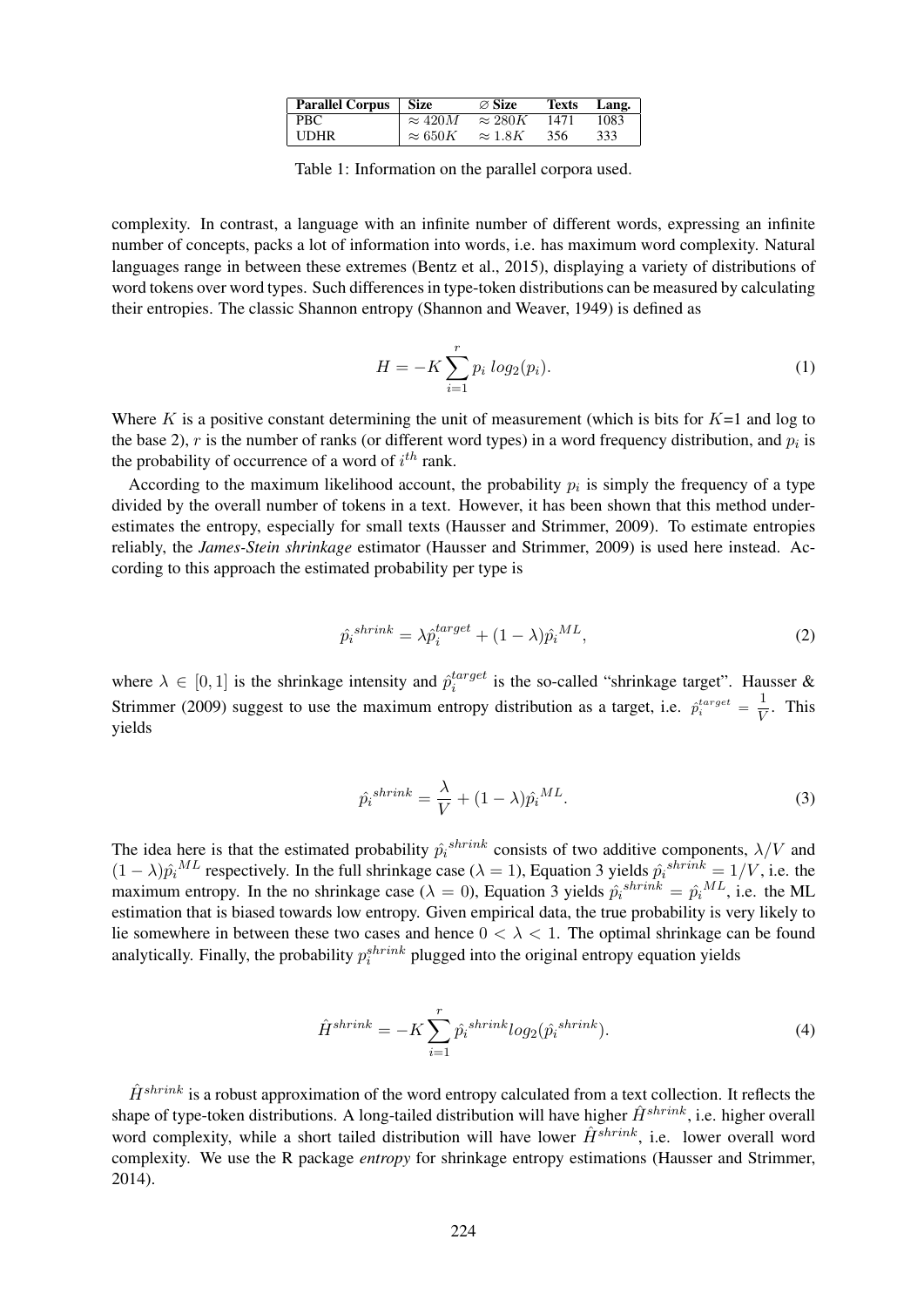| Language | <b>Tokens</b> | unknown | $\mathcal{O}_\mathcal{D}$ |
|----------|---------------|---------|---------------------------|
| Latin    | 1142.7        | 266     | 2.5                       |
| Italian  | 15314         | 888     | 5.8                       |
| French   | 17602         | 983     | 5.6                       |
| Spanish  | 15581         | 907     | 5.8                       |

Table 2: Information on number and percentage of tokens unknown to the TreeTagger in a combined corpus of the PBC and UDHR. Note that only verses of the PBC which are parallel across several hundred languages were taken into account here. This explains the relatively low number of tokens.

#### 2.3 Lemmatization and Inflectional Complexity

Note that the overall complexity of words is driven by a range of factors. Consider the example of the Latin lexeme *frater* "brother" again, which is frequently used in the Bible. As is illustrated in Figure 1, in Latin we get a whole range of inflectional variants, while in Italian, French and Spanish this range is reduced to the singular/plural forms. However, inflection is but one process besides derivation, compounding, contraction and others that shape type-token distributions (Bentz et al., accepted).



Figure 1: Reduction of inflectional variants from Latin to the Romance languages. Here exemplified with the occurrence of the word for "brother" in the Latin, Italian, French and Spanish texts of the PBC.

To tease apart *inflectional complexity*  $(C_{infl})$  we can estimate the difference in entropy before  $(H_{raw})$ and after lemmatization  $(H_{lem})$ :

$$
C_{infl} = \Delta H = H_{raw} - H_{lem} \tag{5}
$$

This requires automatic (or manual) neutralization of inflectional variants of the same word root in a corpus, i.e. lemmatization (see Moscoso del Prado (2011) for a similar account). In the following, this process is outlined for both the natural and artificial languages used here.

Natural Languages: Word types of some natural languages can be lemmatized using the *TreeTagger* (Schmid, 1994). It first associates the respective word type with a POS tag (and case indication if relevant), and then derives the most likely lemma, thus outputting *wordType/POS/lemma*. For example, for the Latin proper noun *fratrem* "brother.ACC.SG" the TreeTagger outputs: *fratrem/N:acc/frater*. Likewise, for an inflected verb such as *creavit* "create.3P.SG.PST" it outputs *creavit/V:IND/creo* (where *creo* "create.1P.SG.PRES" is taken as the default lemma instead of the infinitive *creare*).

The TreeTagger is based on a statistical model trained on samples of manually lemmatized text. It provides high accuracy on words already seen in the training set (close to 100%). The words that are unknown to the tagger result in higher error rates. Table 2 shows the percentage of unknown word types for each language. We use the PBC for lemmatization, since it is the bigger corpus in number of tokens. The Romance languages that can be lemmatized using the TreeTagger are: Latin, Italian, French, and Spanish.

Artificial Languages: The morphological structure of the artificial language used in our analyses is outlined in Section 2.4, and illustrated in Appendix 6.1. Note that descendant languages usually preserve much of this structure. We lemmatize the artificial languages by the following rules: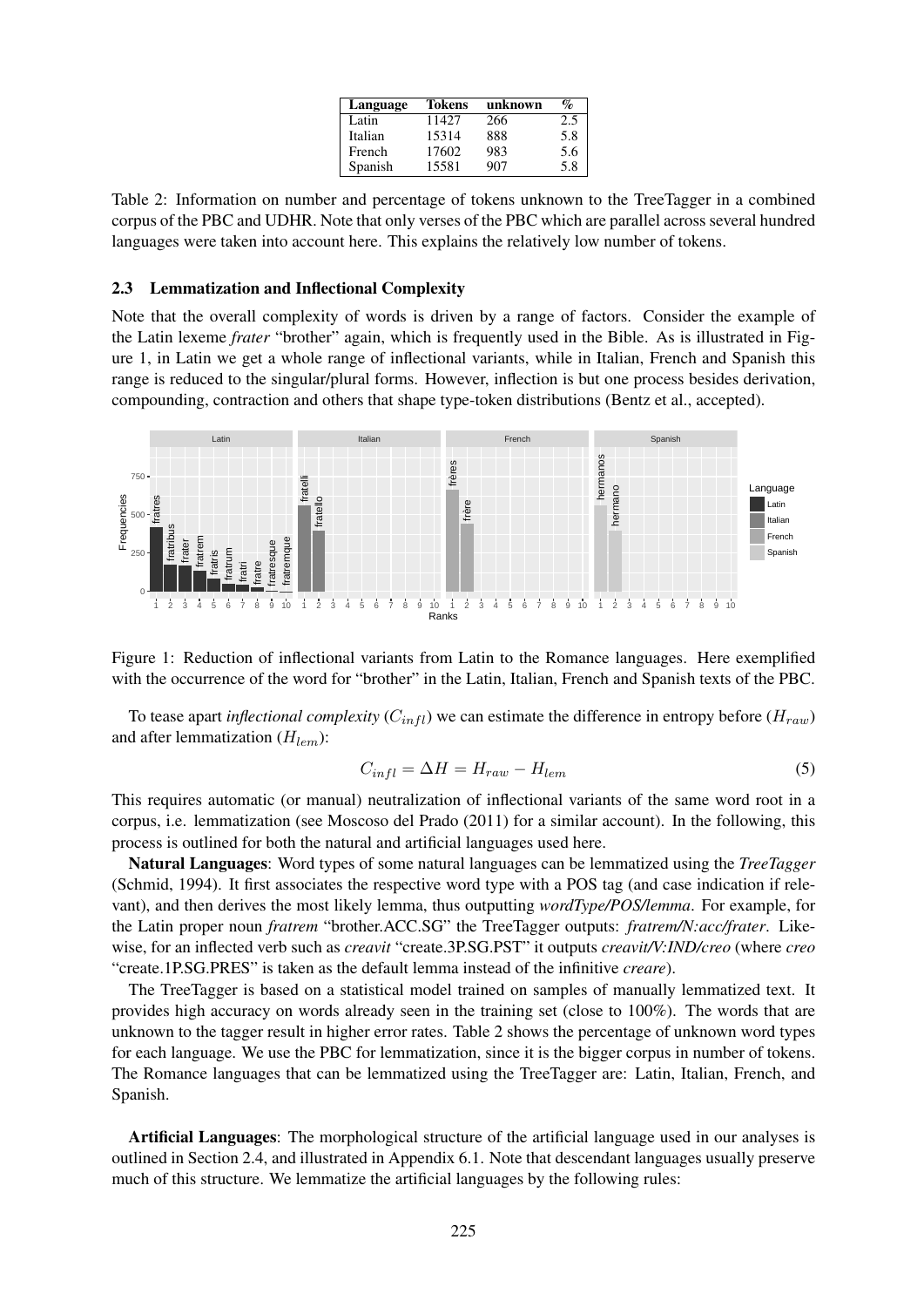- 1. Only if two word forms occur at the same place in the utterance (i.e. first or second), can they be neutralized to the same lemma.
- 2. Moreover, word forms have to adhere to the following similarity criteria to be neutralized to the same lemma:
	- Words that occur at the first place are "nouns", they always denote an entity. For nouns, the similarity criterion is the normalized Levenshtein distance between the two forms, which has to be smaller than 0.50. In the initial languages, noun stems consisted of three letters, with a plural marker being a one-letter ending. However, more complicated systematic ways to mark number emerged in some descendant languages, which is why the threshold is 0.50 instead of 0.25.
	- Words that occur at the second place are "verbs", they always denote an event. For verbs, the first letter has to be the same. In the initial languages, verb forms always consisted of two letters, the first of which was a stem, the second an agreement marker. In the descendant languages, the stem letter is usually preserved, while the agreement marker can undergo various changes.
- 3. The shortest form of a given paradigm is chosen as the lemma. For example, the nouns *seg* and *segl* (PL.) are lemmatized to *seg*. If there are several forms of equal length, the most frequent one of these is chosen as the lemma. If there is a tie, the first form the algorithm comes across is chosen.<sup>3</sup>

#### 2.4 Iterated Learning Experiments

The experimental data are taken from an *iterated learning experiment* (Berdicevskis and Semenuks, forthcoming). In the experiment, an artificial miniature-language called "epsilon" is learned and transmitted from one participant to the next in an online setting. 15 isomorphic variants of epsilon are created to be transmitted in 15 separate chains. "Isomorphic" here means that the grammatical structure of the variants is the same, but the vocabulary is different. Thus, phrases are built based on a selection of two nouns (e.g. *seg*, *fuv*) and three verb roots: e.g. *m-* "to fall apart", *r-* "to grow antlers", *b-* "to fly". Morphological features include number marking on nouns (e.g. SG: *-*∅, PL: *-l*) and agreement on verbs (e.g. agreement with *seg*: *-o*, agreement with *fuv*: *-i*). Phrases consisting of nouns and verbs have to be learned based on visual scenes of moving objects. For example, the phrase *segl bo* would be paired with a picture where several *seg* objects fly. Overall, this leads to 15 epsilon variants made up of 16 possible phrases matching 16 possible scenes (see Appendix 6.1).

Transmission chains consist of 10 generations (one participant per generation). There are 45 transmission chains, 15 for the *normal* learning condition (there are no imperfect learners in the population), 15 for what is called a *temporarily interrupted* condition (there are imperfect learners in generations 2-4) and 15 for a *permanently interrupted* condition (there are imperfect learners in generations 2-10). Note that the same 15 epsilon variants were used for all three conditions.

Imperfect (non-native) learning is simulated via less exposure. "Native" learners have six training blocks to learn the artificial language epsilon, whereas "non-native" imperfect learners have only half of the training blocks.

For further analyses, we collapse the 15 transmission chains per condition to one "corpus" consisting of the word tokens produced in each generation. This yields around 280 tokens (noun and verb forms) used in each generation of 10 learners. Finally, there were 450 participants (45 chains times 10 generations), all of them native speakers of Russian.

<sup>&</sup>lt;sup>3</sup>Sometimes an utterance does not contain a verb, even though there is an event occurring on the stimulus image. We do not posit empty tokens for these cases, which means that there is some variation in the corpus size across languages, both for the lemmatized and non-lemmatized versions. If a participant produced one verb-less utterance, it means that their output language will lack one word form which it might have had if the participant chose to name every event.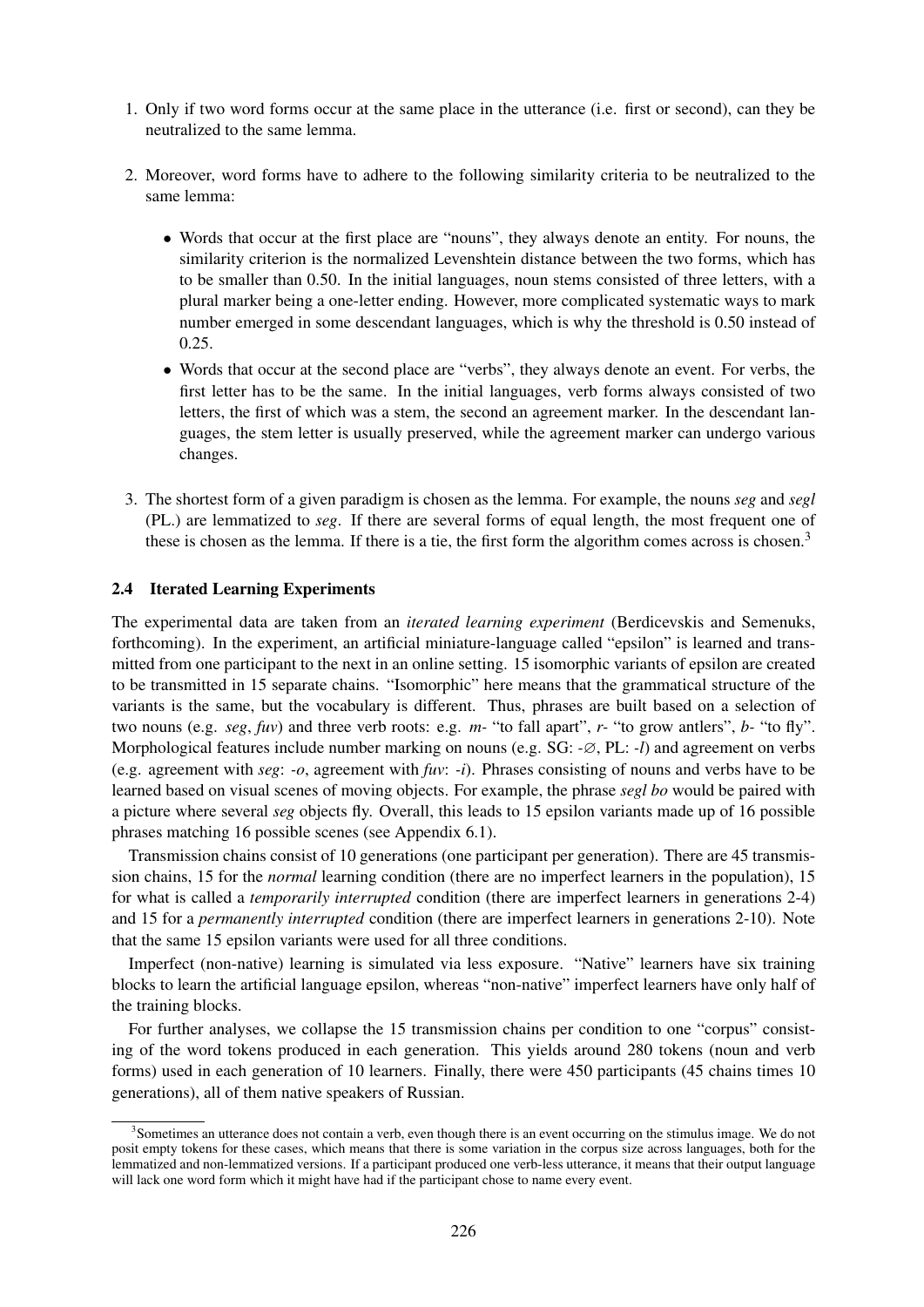### 3 Results

### 3.1 Corpus Analyses

First, we want to measure the exact difference in word complexities between Latin and the Romance languages. To this end, we use the shrinkage entropy estimation method (Section 2.2) applied to our parallel corpora. As is illustrated in Figure 2 for both the PBC and the UDHR, Modern Romance languages have systematically lower word entropies. While Latin has a word entropy of  $\sim 10.5$  (PBC) and  $\sim$  8.5 (UDHR) respectively, Modern Romance languages fall below 9.75 and 8.2. Note that for some languages we get different translations (e.g. 6 translations into Portuguese in the PBC), and hence a range of entropy values. This variation is indicated by 95% confidence intervals in Figure 2 and also Figure 3. Overall, these analyses illustrate that in the ca. 2000 years since Latin was last spoken as a native language, the word entropy of its daughter languages systematically declined by around 10-15%.<sup>4</sup>



Figure 2: Reduction of word entropy from Latin to the Romance languages in two parallel corpora (PBC and UDHR). ISO 639-3 codes are given on the x-axis: Latin (lat), Italian (ita), Romanian (ron), French (fra), Portuguese (por), Catalan, (cat), Spanish (spa), Romansh (roh), Galician (glg), Asturian (ast), Ladino (lad).

# 3.2 Inflectional Complexity Reduction: Latin to Romance

Secondly, to pin down the reduction in inflectional complexity, we apply the lemmatization method outlined in Section 2.3. The results of this analysis for Latin, Italian, French and Spanish can be seen in Figure 3. Grey dots indicate the word complexities for the raw texts  $(H_{raw})$ , black dots indicate the word complexities after lemmatization  $(H_{lem})$ . The difference between these indicates the inflectional complexity of each language, or in other words, how much information is stored in inflectional variants of word roots. This is highest for Latin ( $C_{infl} = \Delta H \sim 2.5$ ), and systematically lower for Italian, French and Spanish ( $C_{infl} = \Delta H \sim 1.5$ ). Hence, the complexity of inflectional marking has systematically dropped in the 2000 years between Latin and its descendant languages. Namely, around 1 bit of information – formerly stored in inflectional marking – is now either lost or replaced by another level of encoding (Ehret and Szmrecsanyi, 2016; Koplenig et al., 2016; Moscoso del Prado, 2011).

# 3.3 Iterated Learning Experiments

The missing link to explain the entropy reduction in natural languages is the actual behaviour of language learners and users. Their impact on word entropy is illustrated here with data gathered from epsilon. Figure 4 gives an overview of the entropy change in the aggregated epsilon variants over 10 generations of transmission. The left panel shows the word entropy change in the three different learning conditions (normal, temporarily interrupted, permanently interrupted), while the right panel shows lemma entropy change (words neutralized for inflections).

<sup>&</sup>lt;sup>4</sup>Note that there are two non-Romance languages in the UDHR sample: Irish Gaelic (gle) and Scottish Gaelic (gla).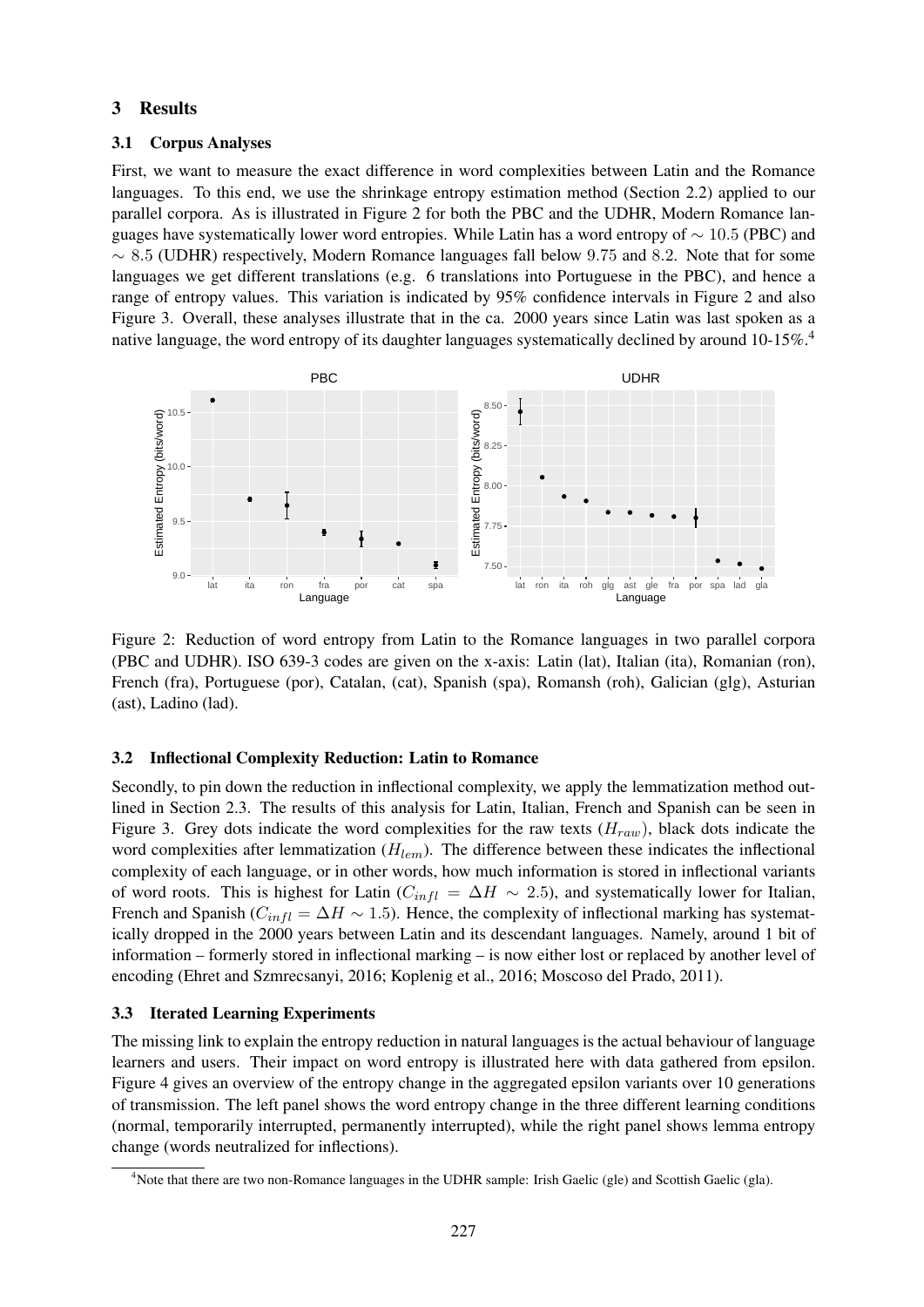

Figure 3: Differences in entropies before and after lemmatization (*words* and *lemmas*) in Latin, Italian, French and Spanish.

Focusing on the left panel first: in the normal condition (black), the entropy slightly decreases (from 7.23 to 7.15, i.e. ca. −1.1%) over 10 generations. For the temporarily interrupted condition (light grey), the word entropy decreases more sharply by 7.23 to 6.93 (−4.1%). In the permanently interrupted condition (dark grey), it also continuously drops from 7.23 to 6.95, i.e. by −3.9%. The right panel further illustrates – as we would expect – that entropy drops for lemmas compared to words, namely from 7.23 to 6.23, i.e. by 1 bit or  $-14\%$  (in generation 0). However, for lemmas there is less of a systematic pattern in entropy change over 10 generations. In fact, for the normal and permanently interrupted conditions there is almost no change at all. Only for the temporarily interrupted condition does the lemma entropy drop somewhat from 6.23 to 6.09 ( $-2.2\%$ ).

In other words, the entropy drop in word forms over 10 generations of learning is mainly due to loss of morphological markers (e.g. losing plural marking *-l*, or agreement marking *-o* and *-i*), rather than a change in the base vocabulary (e.g. replacing vocabulary or using the noun *seg* where *fuv* should actually be used).



Figure 4: Entropy changes in the artificial language epsilon over 10 generations for both the original words produced by participants (left panel), and the lemmatized version (right panel). The languages were either transmitted via normal exposure (black), with temporary interruption (light grey), or with permanent interruption (dark grey). The vertical dashed lines indicate the generations of interruption in the "temporarily" interrupted condition.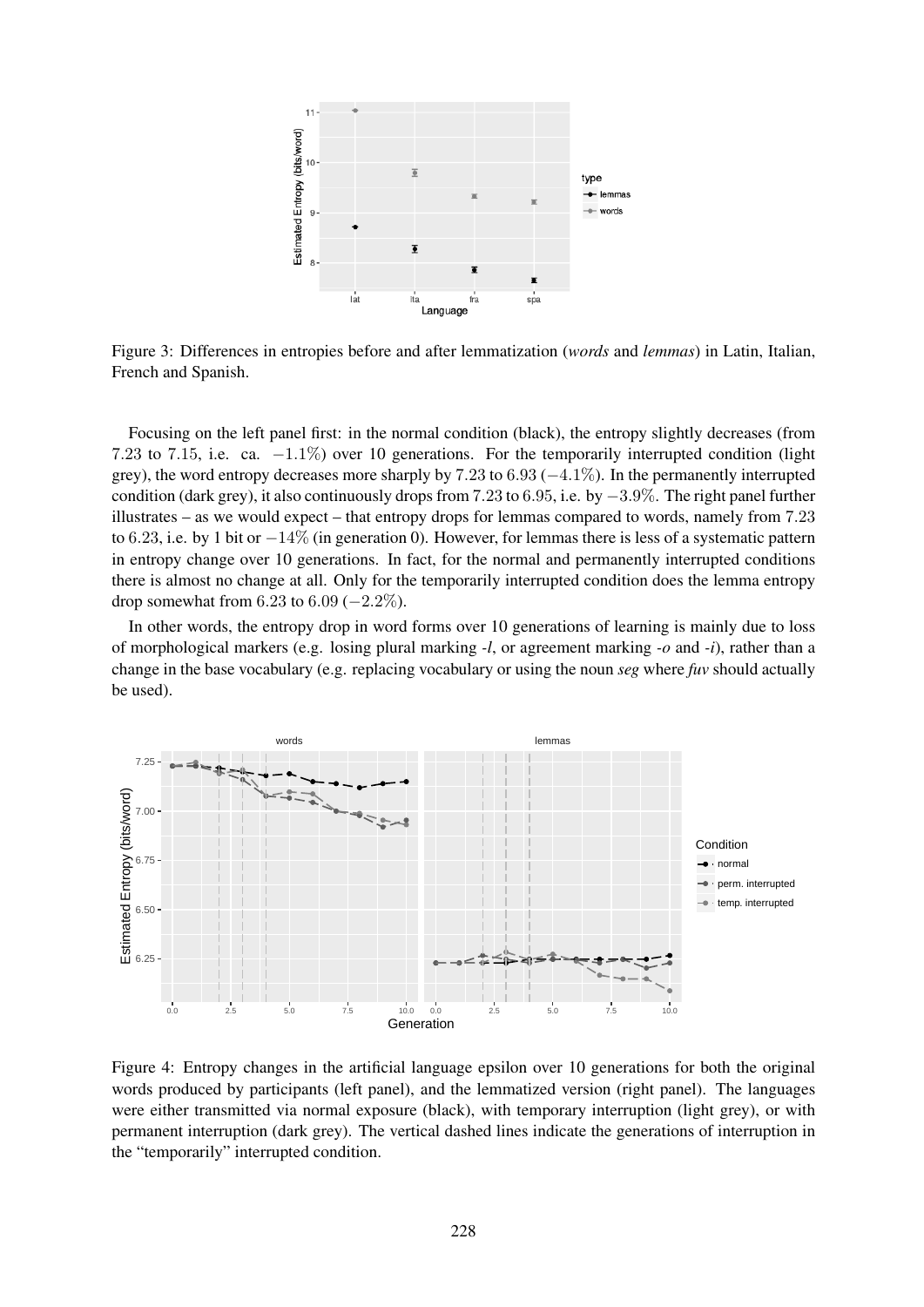#### 4 Discussion

The word entropy/complexity of *all* Modern Romance languages represented in the PBC and UDHR parallel texts is lower than that of Classical Latin, which represents an earlier stage of the Romance genus. Namely, across 10 different descendants the word entropy is reduced by ca. 10-15%. Since this is a trend found in two independent parallel corpora, it is very unlikely due to effects of register or style of translation.

Instead, this pattern derives to a large extent from the loss of morphological marking witnessed in the ca. 2000 years since Romance languages evolved from Vulgar Latin. This is most clearly illustrated by means of lemmatization. Systematically neutralizing inflectional variants reduces the word entropy in Latin by around 2.5 bits, but in Spanish, French and Italian only by around 1.5 bits. Put differently, there is 1 bit less information stored in word forms of these three Modern Romance languages compared to Latin. Note that this information is not necessarily entirely lost, but potentially traded off for other means of information encoding beyond the word, e.g. word order (Ehret and Szmrecsanyi, 2016; Koplenig et al., 2016; Moscoso del Prado, 2011).

A potential caveat of our approach is that we infer grammatical structures used in spoken language production from analysing written texts. Classical Latin, as represented in the PBC and UDHR texts, is generally not considered the spoken proto-language of Modern Romance languages. Hence, a careful interpretation is that our analyses hold for written Latin and written Modern Romance. Written records are probably more conservative than spoken varieties, and reflect the spoken languages used at an earlier stage. Having said that, a mechanism for morphological loss in (written) language usage is starting to emerge from artificial language learning experiments. The data examined here illustrate that morphological marking can be learned and successfully transmitted under sufficient exposure. That is, the word type entropy of the artificial language epsilon was largely maintained in the "normal" condition of learning and transmission. However, when learning pressure is increased by reducing the exposure, imperfect learning effects kick in, and morphological distinctions are lost, which causes the word entropy to drop by around 4%, depending on the number of generations of imperfect learners.

These numbers seem relatively small, but over several centuries and millennia they can accumulate to considerable changes in the morphological structure of languages. Remarkably, the percentages of reduction from artificial languages also make sense – as an approximation – in the natural language context. If we assume generations of 30 years for a timespan of 2000 years, we arrive at ca. 66 generations. The word entropy reduction in epsilon (for the temporarily and permanently interrupted conditions) is approximately  $\frac{0.3}{10} = 0.03$  bits per generation. If we multiply this by 66 we predict a reduction of ~ 2 bits, which is around −18%. This is close to – but somewhat higher than – the 10% to 15% word entropy reduction we actually find across 10 Modern Romance languages.

### 5 Conclusion

We have reported three lines of evidence – based on natural language corpora, NLP tools, and experimental data – to support the hypothesis that changes in morphological complexity from Latin to Romance languages were driven by imperfect learning scenarios. This suggests more generally that integrating corpora, computational tools, and experiments is a worthwhile strategy to model and explain complex scenarios of language change.

First, corpus data of historical and synchronic varieties are a source to help us observe general trends, rather than cherry-picking examples fitting our hypotheses. This was here illustrated by measuring the exact word entropy reduction between Latin and Modern Romance languages. Second, computational tools, such as entropy estimators and lemmatizers, allow us to quantify and further tease apart the effects in question. In our case study, we established that morphological loss is the main driver for entropy reduction. Third, psycholinguistic experiments elicit the potential learning pressures at play under different scenarios of language transmission. The systematic loss of morphological distinctions in the artificial language epsilon, driven by "non-natives", i.e. learners with less exposure, helps to understand the exact mechanisms of change. They might be subtle when looked at in isolation, but can have considerable effects when accumulated over time.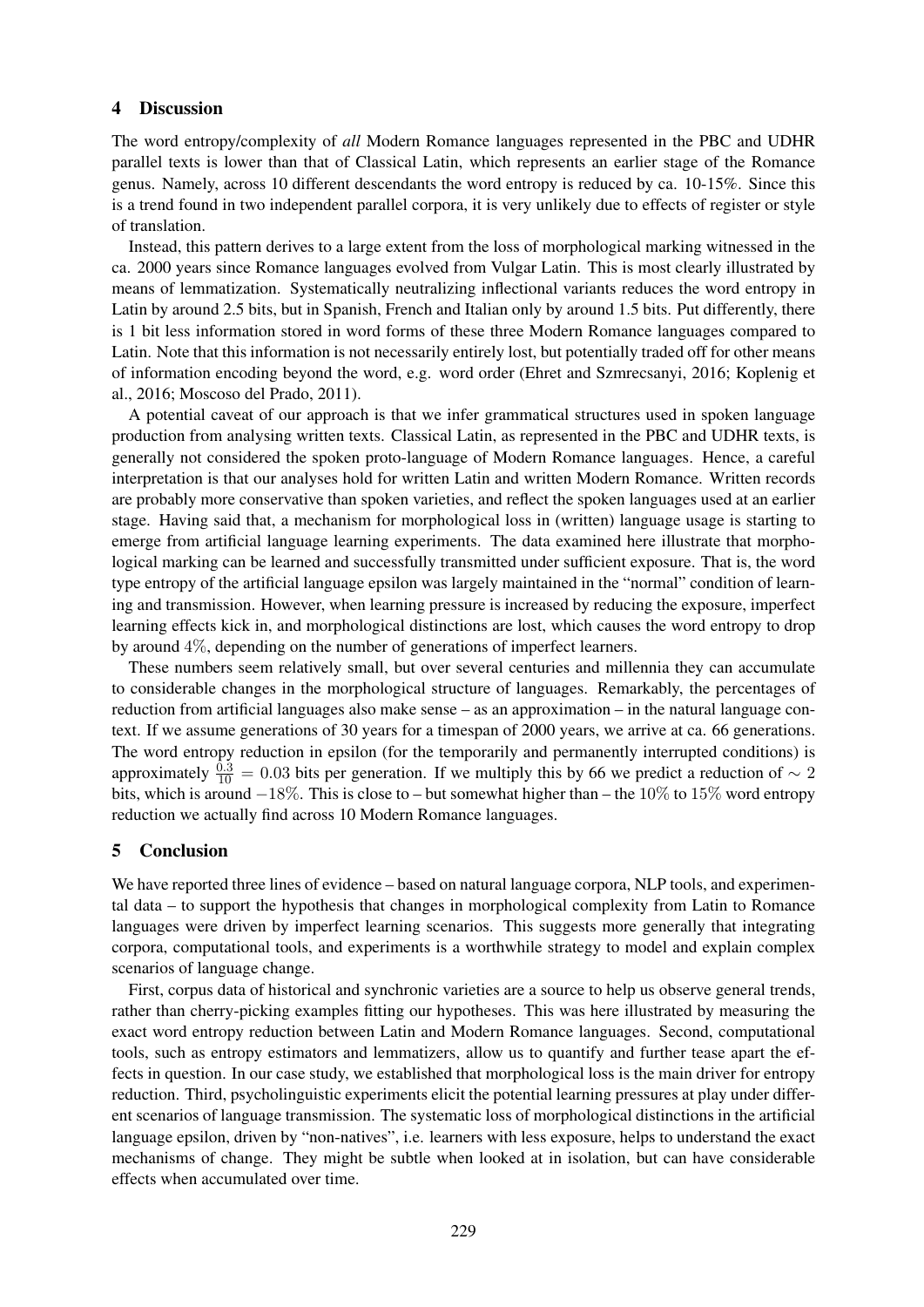Thus, it is conceivable that elaborate corpus analyses in conjunction with iterated learning experiments (with several, separate points of interruption, and with artificial languages closely modelled after specific natural languages) could – for the first time – give us a model of language change "in real time".

#### Acknowledgements

CB was funded by the German Research Foundation (DFG FOR 2237: Project "Words, Bones, Genes, Tools: Tracking Linguistic, Cultural, and Biological Trajectories of the Human Past"), and the ERC Advanced Grant 324246 EVOLAEMP.

AB was funded by the Norwegian Research Council (grant 222506, "Birds and Beasts") and the CLEAR research group (Faculty of Humanities, Social Sciences and Education, UiT The Arctic University of Norway).

#### References

- Christian Bentz and Morten H Christiansen. 2010. Linguistic adaptation at work? The change of word order and case system from Latin to the Romance languages. In Thomas C. Scott-Phillips, Monica Tamariz, Erica A. Cartmill, and James R Hurford, editors, *The evolution of language. Proceedings of the 8th international conference (EVOLANG8)*, pages 26–33, Singapore. World Scientific.
- Christian Bentz and Morten H Christiansen. 2013. Linguistic Adaptation: The trade-off between case marking and fixed word orders in Germanic and Romance languages. In *East Flows the Great River: Festschrift in Honor of Prof. William S-Y. Wang's 80th Birthday*, pages 46–58.
- Christian Bentz and Bodo Winter. 2013. Languages with more second language speakers tend to lose nominal case. *Language Dynamics and Change*, 3:1–27.
- Christian Bentz, Annemarie Verkerk, Douwe Kiela, Felix Hill, and Paula Buttery. 2015. Adaptive communication: Languages with more non-native speakers tend to have fewer word forms. *PLoS ONE*, 10(6):e0128254.
- Christian Bentz, Tanja Samardžić, Dimitrios Alikaniotis, and Paula Buttery. accepted. Variation in word frequency distributions: Definitions, measures and implications for a corpus-based language typology. *Journal of Quantitative Linguistics*.
- Aleksandrs Berdicevskis and Arturs Semenuks. forthcoming. Imperfect language learning eliminates morphological overspecification: experimental evidence.
- Michael Cysouw and Bernhard Walchli. 2007. Parallel texts. Using translational equivalents in linguistic typology. ¨ *Sprachtypologie & Universalienforschung STUF*, 60.2.
- Katharina Ehret and Benedikt Szmrecsanyi. 2016. An information-theoretic approach to assess linguistic complexity. In Raffaela Baechler and Guido Seiler, editors, *Complexity and Isolation*. de Gruyter, Berlin.
- Ayse Gürel. 2000. Missing case inflection: Implications for second language acquisition. In Catherine Howell, Sarah A. Fish, and Thea Keith-Lucas, editors, *Proceedings of the 24th Annual Boston University Conference on Language Development*, pages 379–390, Somerville, MA. Cascadilla Press.
- Jean Hausser and Korbinian Strimmer. 2009. Entropy inference and the james-stein estimator, with application to nonlinear gene association networks. *The Journal of Machine Learning Research*, 10:1469–1484.
- Jean Hausser and Korbinian Strimmer, 2014. *entropy: Estimation of Entropy, Mutual Information and Related Quantities*. R package version 1.2.1.
- Belma Haznedar. 2006. Persistent problems with case morphology in l2 acquisition. *Interfaces in multilingualism: Acquisition and representation*, pages 179–206.
- József Herman. 2000. *Vulgar Latin*. The Pennsylvania State University Press, University Park, PA.
- Patrick Juola. 1998. Measuring linguistic complexity: The morphological tier. *Journal of Quantitative Linguistics*, 5(3):206–213.
- Simon Kirby, Hannah Cornish, and Kenny Smith. 2008. Cumulative cultural evolution in the laboratory: An experimental approach to the origins of structure in human language. *Proceedings of the National Academy of Sciences*, 105(31):10681–10686.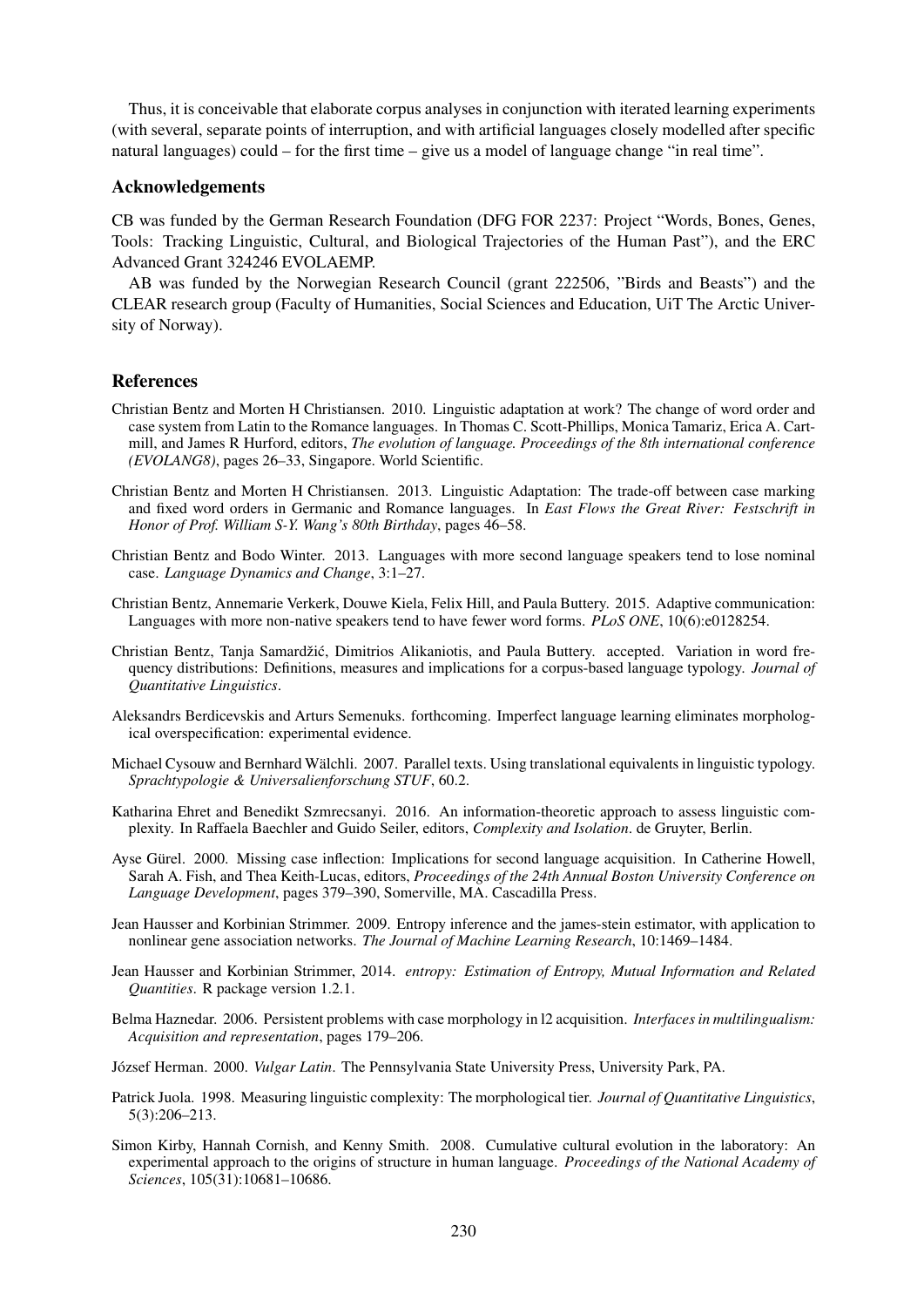- Simon Kirby, Monica Tamariz, Hannah Cornish, and Kenny Smith. 2015. Compression and communication in the cultural evolution of linguistic structure. *Cognition*, 141:87–102.
- Alexander Koplenig, Peter Meyer, Sascha Wolfer, and Carolin Mueller-Spitzer. 2016. The statistical tradeoff between word order and word structure: large-scale evidence for the principle of least effort. *arXiv preprint arXiv:1608.03587*.
- Gary Lupyan and Rick Dale. 2010. Language structure is partly determined by social structure. *PloS ONE*, 5(1):e8559, January.
- Thomas Mayer and Michael Cysouw. 2014. Creating a massively parallel bible corpus. In Nicoletta Calzolari, Khalid Choukri, Thierry Declerck, Hrafn Loftsson, Bente Maegaard, Joseph Mariani, Asuncion Moreno, Jan ´ Odijk, and Stelios Piperidis, editors, *Proceedings of the Ninth International Conference on Language Resources and Evaluation (LREC-2014), Reykjavik, Iceland, May 26-31, 2014*, pages 3158–3163. European Language Resources Association (ELRA).
- John H McWhorter. 2002. What happened to English? *Diachronica*, 19(2):217–272.
- John H McWhorter. 2011. *Linguistic simplicity and complexitiy: Why do languages undress?* Mouton de Gruyter, Boston.
- Petar Milin, Victor Kuperman, Aleksandar Kostic, and R Harald Baayen. 2009. Paradigms bit by bit: An information theoretic approach to the processing of paradigmatic structure in inflection and derivation. *Analogy in grammar: Form and acquisition*, pages 214–252.
- F Moscoso del Prado. 2011. The mirage of morphological complexity. In *Proc. of the 33rd Annual Conference of the Cognitive Science Society*, pages 3524–3529.
- D. Papadopoulou, S. Varlokosta, V. Spyropoulos, H. Kaili, S. Prokou, and a. Revithiadou. 2011. Case morphology and word order in second language Turkish: Evidence from Greek learners. *Second Language Research*, 27(2):173–204, February.
- Helmut Schmid. 1994. Probabilistic part-of-speech tagging using decision trees. In *Proceedings of the International Conference on New Methods in Language Processing*, volume 12, pages 44–49.
- Claude E. Shannon and Warren Weaver. 1949. *The mathematical theory of communication*. The University of Illinois Press, Urbana.
- Peter Trudgill. 2011. *Sociolinguistic typology: social determinants of linguistic complexity*. Oxford University Press, Oxford.
- Bernhard Wälchli. 2012. Indirect measurement in morphological typology. In A Ender, A Leemann, and Bernhard Wälchli, editors, *Methods in contemporary linguistics*, pages 69–92. De Gruyter Mouton, Berlin.
- Bernhard Wälchli. 2014. Algorithmic typology and going from known to similar unknown categories within and across languages. *Aggregating Dialectology, Typology, and Register Analysis: Linguistic Variation in Text and Speech*, 28:355.
- Alison Wray and George W Grace. 2007. The consequences of talking to strangers: Evolutionary corollaries of socio-cultural influences on linguistic form. *Lingua*, 117:543–578.